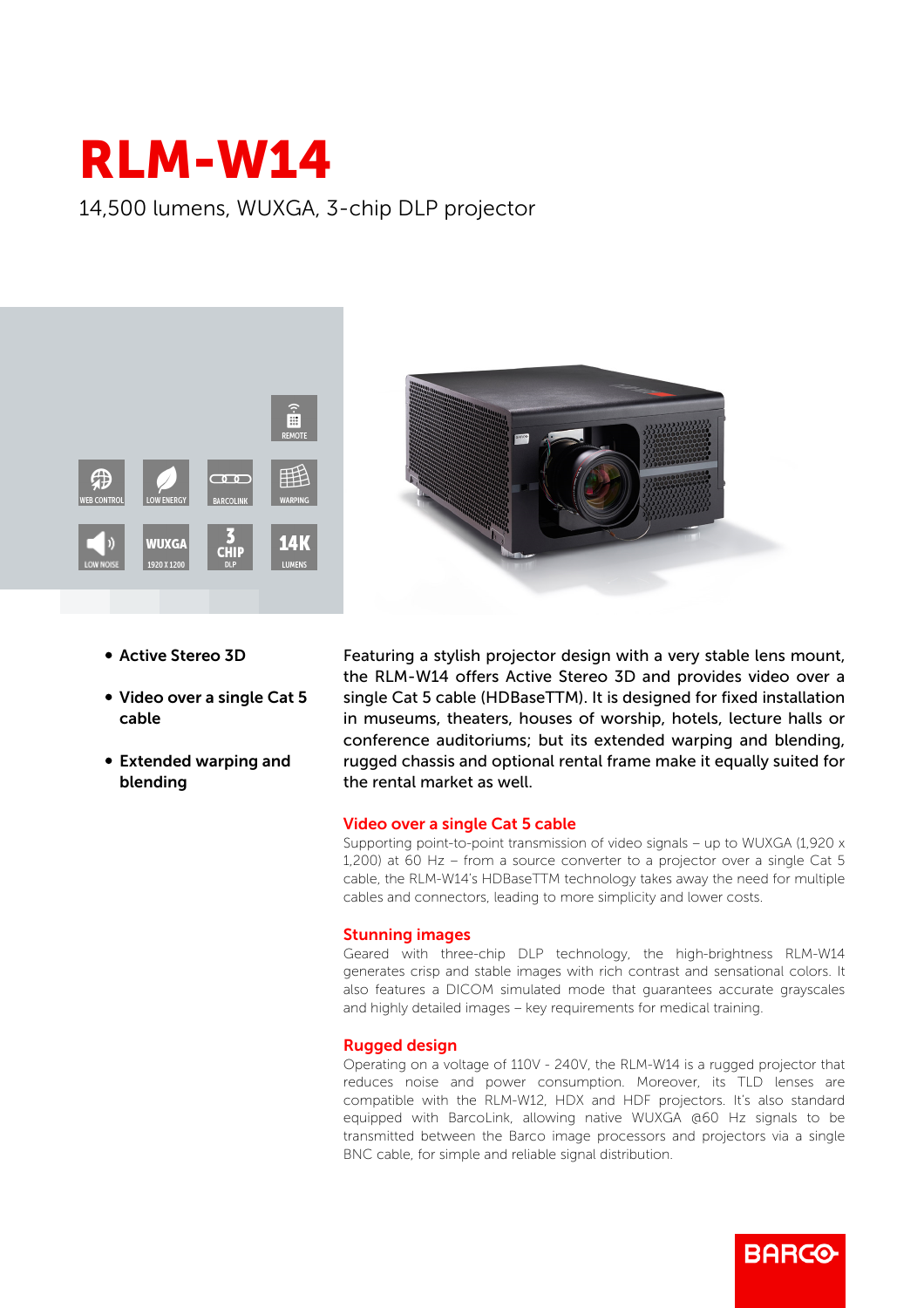

- 14,500 lumens light output
- 3-chip DLP technology
- $\bullet$  WUXGA (1,920 x 1,200) resolution
- b Video over a single Cat 5 cable thanks to standard HDBaseTTM
- **Standard Active Stereo 3D**
- Extended warping and blending
- $\bullet$  Better color stability  $\theta$  saturation
- Perfect for fixed installations
- Rental frame available
- Low power consumption
- b Wide range of TLD lenses, compatible with RLM-W12, HDX, HDF and FLM projectors